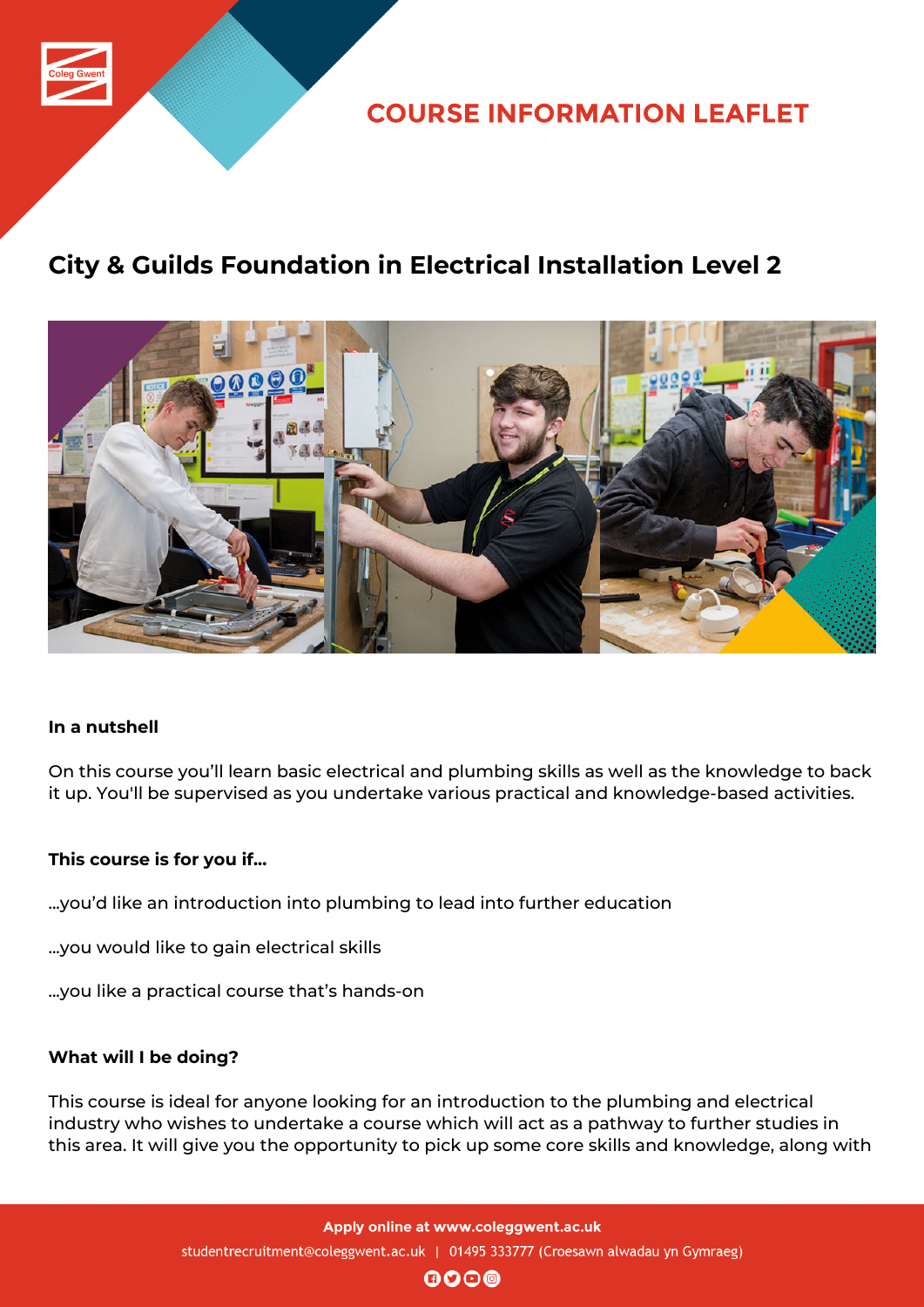# **COURSE INFORMATION LEAFLET**

the opportunity to progress onto either our Level 2 or 3 plumbing or electrical qualifications. The qualification enables learners to begin to develop their:

Knowledge, skills and understanding required in planning, performing and evaluating common practical tasks in electrical and plumbing installations

Understanding of the buildings and structures that constitute the built environment and how they change, and have changed, over time;

Understanding of the trades, roles and careers in the construction and built environment sector;

Understanding of the life cycle of buildings and structures in the built environment and the associated principles and processes at each stage;

Understanding of social, economic and environmental sustainability as appropriate to construction and the built environment;

Knowledge of emerging technologies in the construction and built environment sector; Employability skills and their understanding of how these are relevant to, and important in, the workplace in the construction and built environment sector;

Knowledge of and ability to apply the principles of working in ways which protect health, safety, well-being and the environment;

The course is delivered by both practical sessions with excellent workshop facilities and theory lessons to underpin the knowledge learnt in the practical sessions. You'll be assessed through practical projects, written and online tests.

Once complete, you'll achieve:

Level 2 Foundation in Electrical Installations

Appropriate supporting qualifications to broaden your skill set and meet the needs of industry

Skills Activities

Maths and English qualifications (if not achieved C or above)

### **[What is expected](http://www.coleggwent.ac.uk/index.php?option=com_content&view=article&id=2314) of me?**

To enter the course, you'll need a minimum of 4 GCSEs, Grade D or above, to include Maths/Maths Numeracy and English/Welsh First Language or an appropriate Entry Level qualification.

You need to have a desire to work in the construction industry. Full commitment to attendance is required, as is respect for others, enthusiasm for the subject and self-motivation. You'll be continually assessed and there is an expectation that you'll continue your studies and

Apply online at www.coleggwent.ac.uk

studentrecruitment@coleggwent.ac.uk | 01495 333777 (Croesawn alwadau yn Gymraeg)

 $\mathbf{0}$  $\mathbf{0}$  $\mathbf{0}$